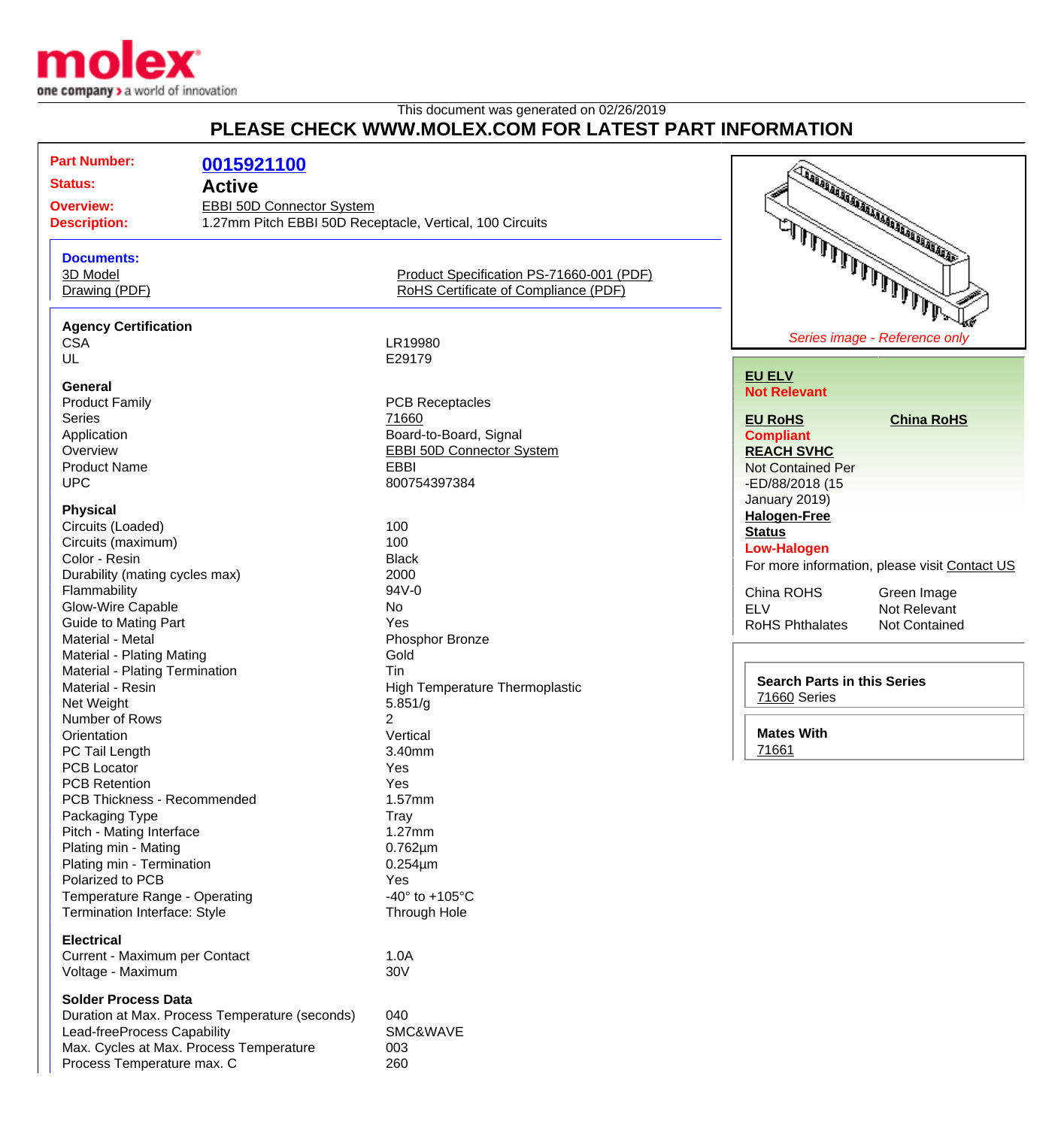**Material Info** Engineering Number 716601100

**Reference - Drawing Numbers** Product Specification<br>
Sales Drawing<br>
Sales Drawing<br>
PS-71660-1X

SDA-71660-1XXX, SDA-71660-1XXXX

## This document was generated on 02/26/2019 **PLEASE CHECK WWW.MOLEX.COM FOR LATEST PART INFORMATION**